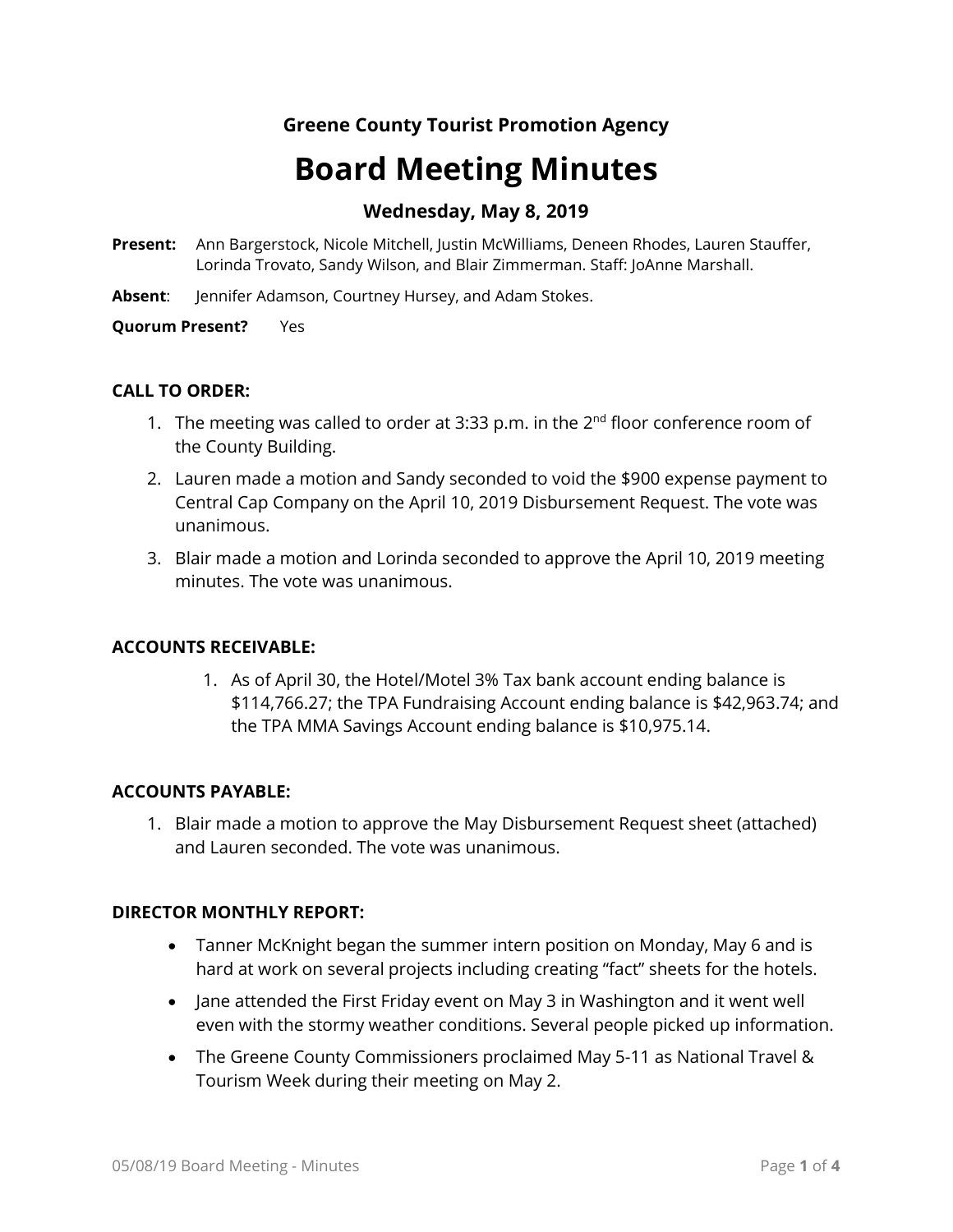## **COMMITTEE REPORTS:**

## *Advertising & Promotion:*

|                     | Nicole made the motion and Deneen seconded to purchase the<br>following as recommended by the committee:<br>1. Half-page and 12,000 digital impressions in Butler Eagle &<br>Cranberry Eagle's "100 Things to Do Summer 2019" for \$570.<br>2. Full-Page in Observer Reporter's Corks & Kegs Festival Guide for<br>\$300.<br>3. Social media movie production by Memories & Melodies for up to<br>\$500 per video.<br>4. Vendor Booth space at the Washington County Auto Show on June<br>8 for \$50. |
|---------------------|-------------------------------------------------------------------------------------------------------------------------------------------------------------------------------------------------------------------------------------------------------------------------------------------------------------------------------------------------------------------------------------------------------------------------------------------------------------------------------------------------------|
| <b>Bylaws:</b>      | Nothing at this time.                                                                                                                                                                                                                                                                                                                                                                                                                                                                                 |
| <b>Finance:</b>     | Nothing at this time.                                                                                                                                                                                                                                                                                                                                                                                                                                                                                 |
| <b>Fundraising:</b> | Nothing at this time.                                                                                                                                                                                                                                                                                                                                                                                                                                                                                 |
| <b>Grants:</b>      | Nothing at this time.                                                                                                                                                                                                                                                                                                                                                                                                                                                                                 |
|                     | Hotel/Motel Tax: Hotel occupancy for March 2019 was 67% with an average daily<br>room rate of \$79.73 and revenue per available room at \$54.18.                                                                                                                                                                                                                                                                                                                                                      |

*Long-Range/Strategic Planning: Nothing at this time.*

*Partnership: Nothing at this time.*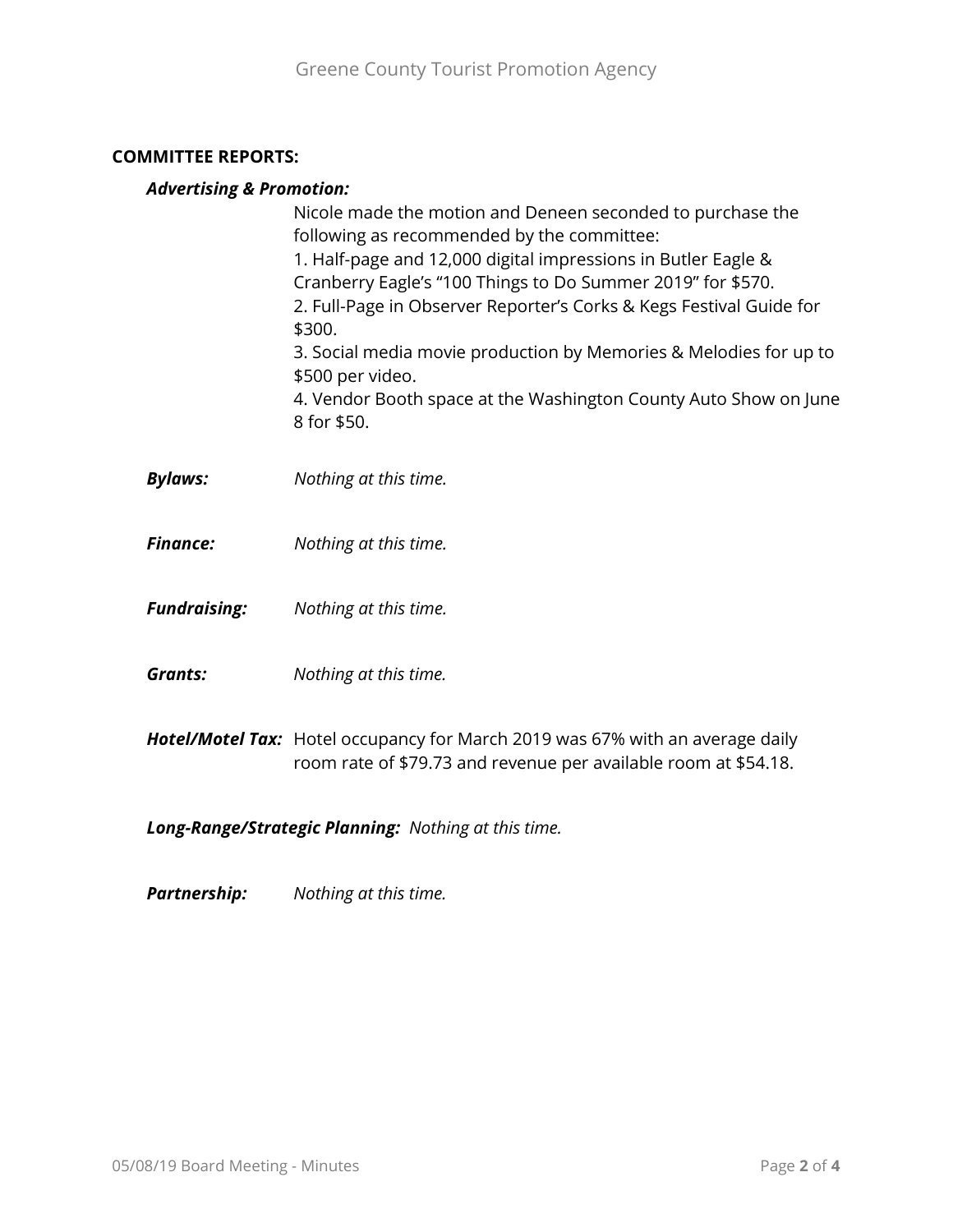## **OLD BUSINESS:**

1. The Tourism Quarterly Meeting will be on Wednesday, May 15 from 5 to 7 p.m. at the Greene County United Way.

## **NEW BUSINESS:**

- 1. Blair informed the board that Jennifer Adamson has turned in her resignation due to work commitments. Nick Koester has also resigned due to a work relocation to California. Suggestions to fill the vacancies will be submitted to the Commissioners.
- 2. The Greene County Historical Society Museum is up and running for the season. Under the new executive leadership of Matt Cumberledge, there has been extensive changes and updates to the exhibits. It is highly recommended to take a visit!

## **PUBLIC COMMENT:**

*None*

## **ADJOURNMENT:**

1. The meeting adjourned at 3:48 p.m. by a motion from Blair. The next meeting will be Wednesday, June 12 at 3:30 p.m. in the 2<sup>nd</sup> Floor Conference Room of the County Building.

*Minutes submitted by JoAnne Marshall.*